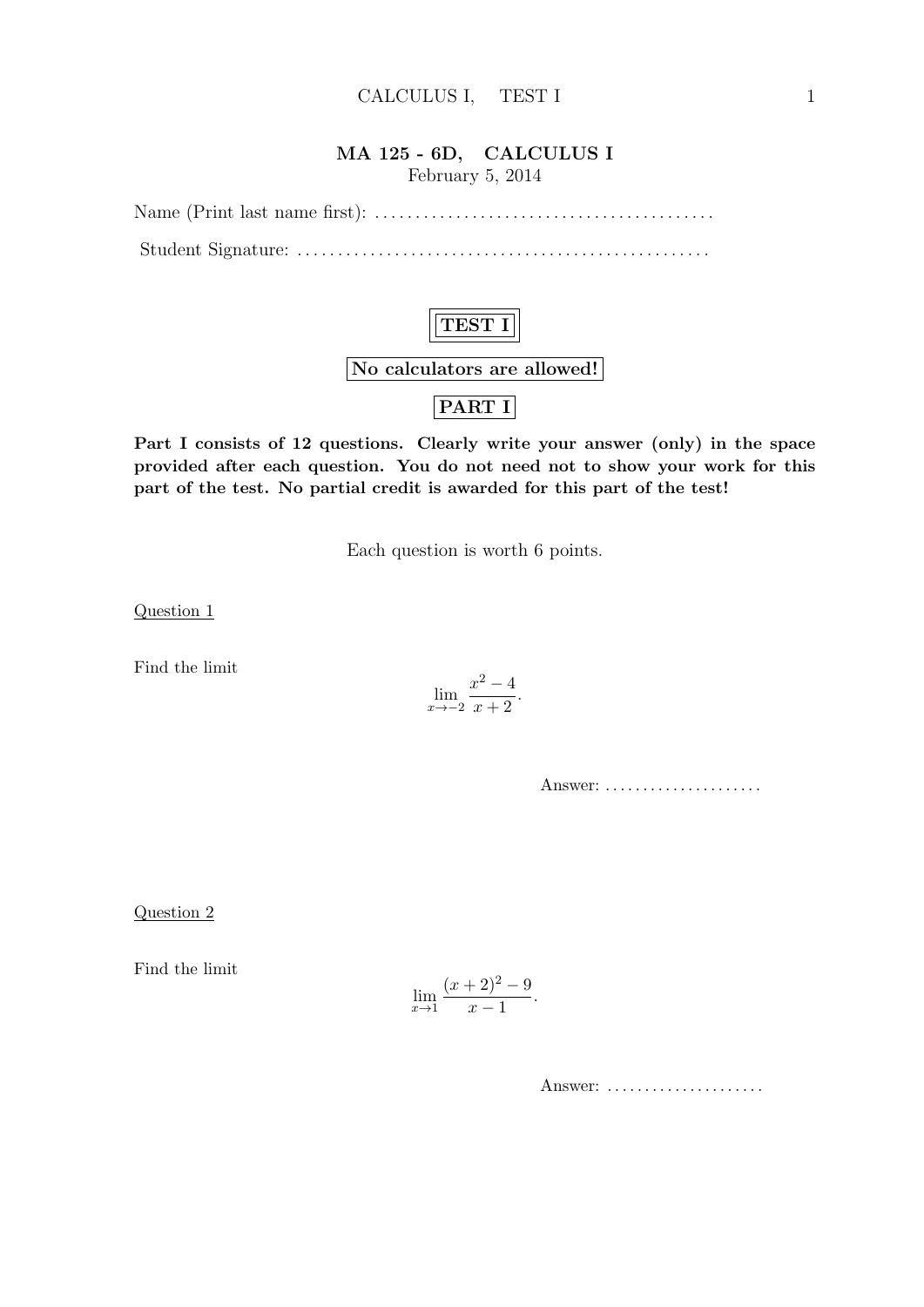Evaluate

 $\lim_{x\to 0} \cos(x + \sin x).$ 

Answer: ..................

Question 4

Find the limit

$$
\lim_{x \to 0} \frac{\sqrt{x+1} - 1}{x}.
$$

Answer: ...................

Question 5

Evaluate the limit

$$
\lim_{x \to \infty} \frac{x - x^3}{2x^3 - x^2 + 1}.
$$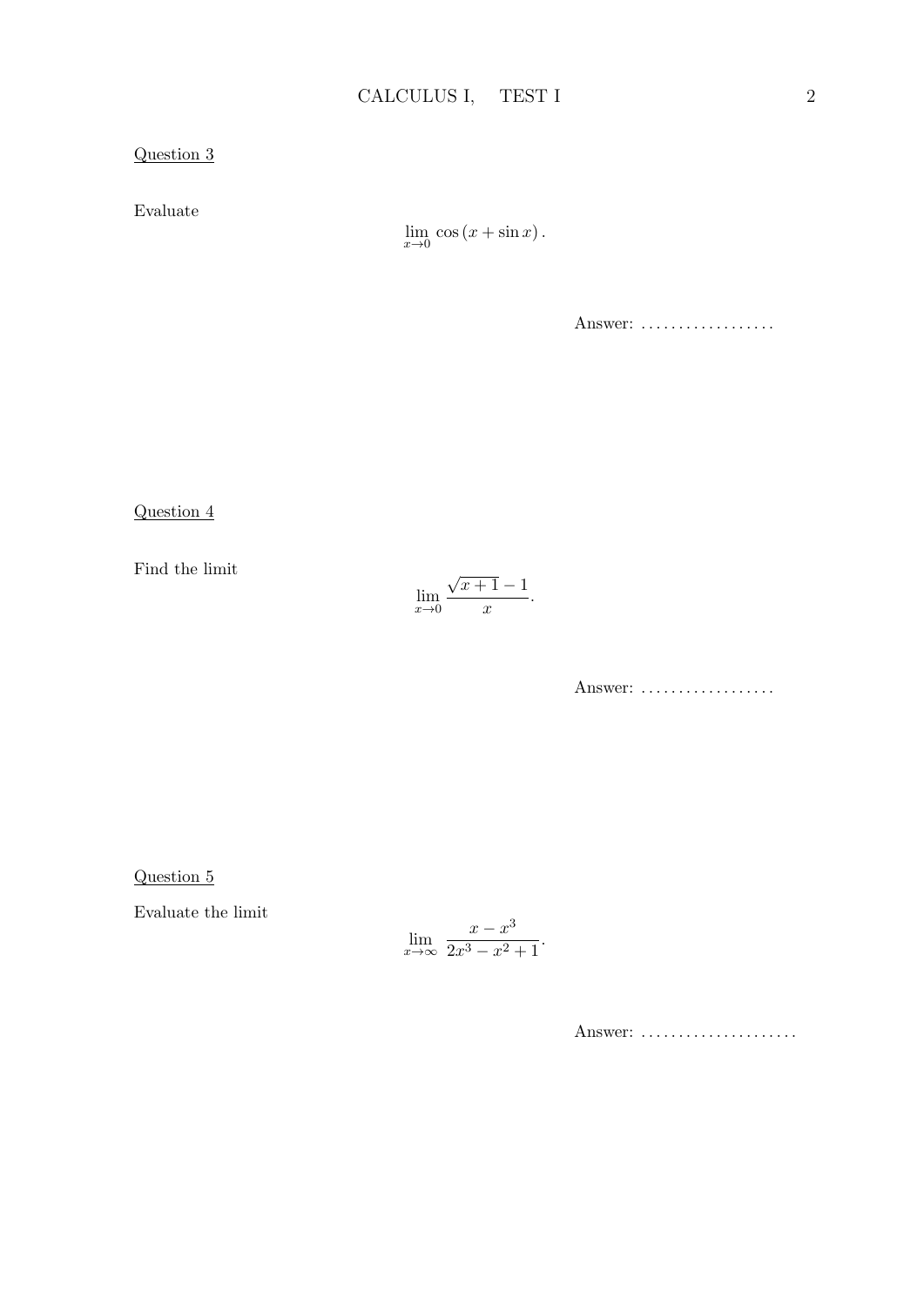Find the limit  $\lim_{x\to 0^-}$  $x - 1$  $\frac{1}{x}$ . Note this is a left-sided limit.

Answer: ......................

Question 7

Find the limit  $\lim_{x\to 0}$  $\sin(2x)$  $\frac{\sin(7x)}{\sin(7x)}$ .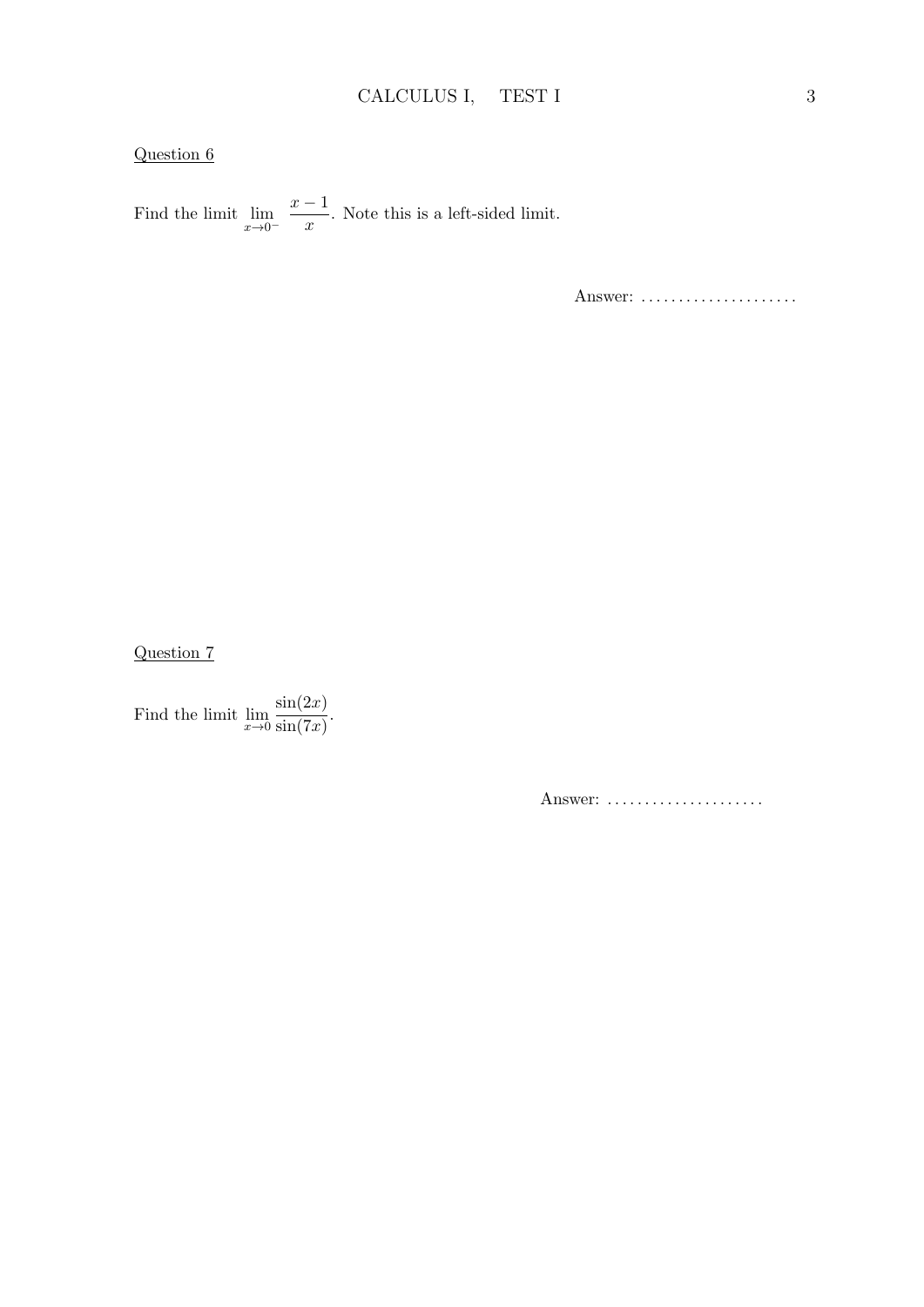Calculate the derivative of the function  $f(x) = x^2 \sin(x)$ .

Answer: ......................

Question 9

Calculate the derivative of the function  $f(x) = \frac{\cos(x)}{x}$ .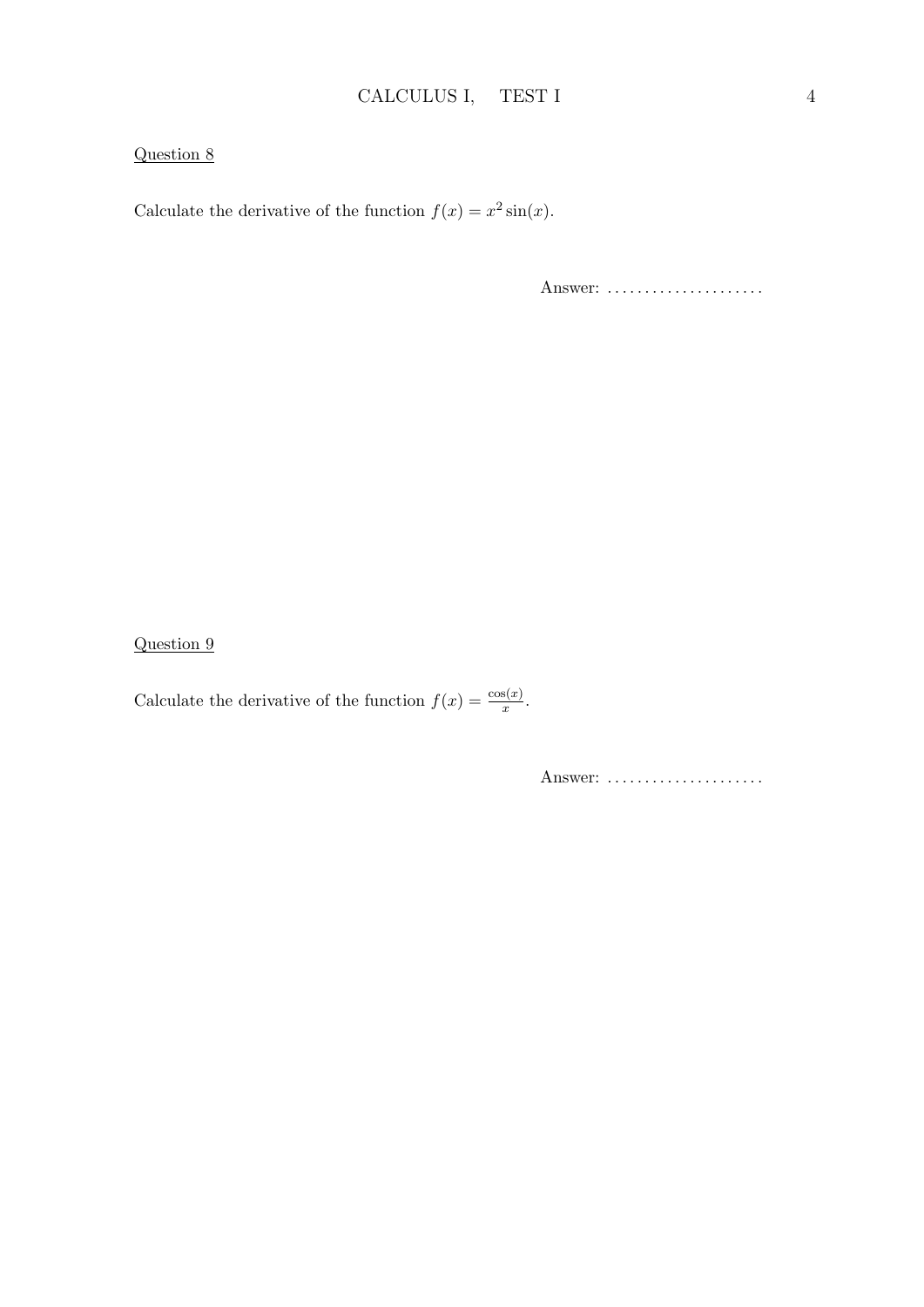Calculate the derivative of the function  $f(x) = \tan(x^3)$ .

Answer: ......................

Question 11

Calculate the derivative of the function  $f(x) = \sqrt{x} \cot(x)$ .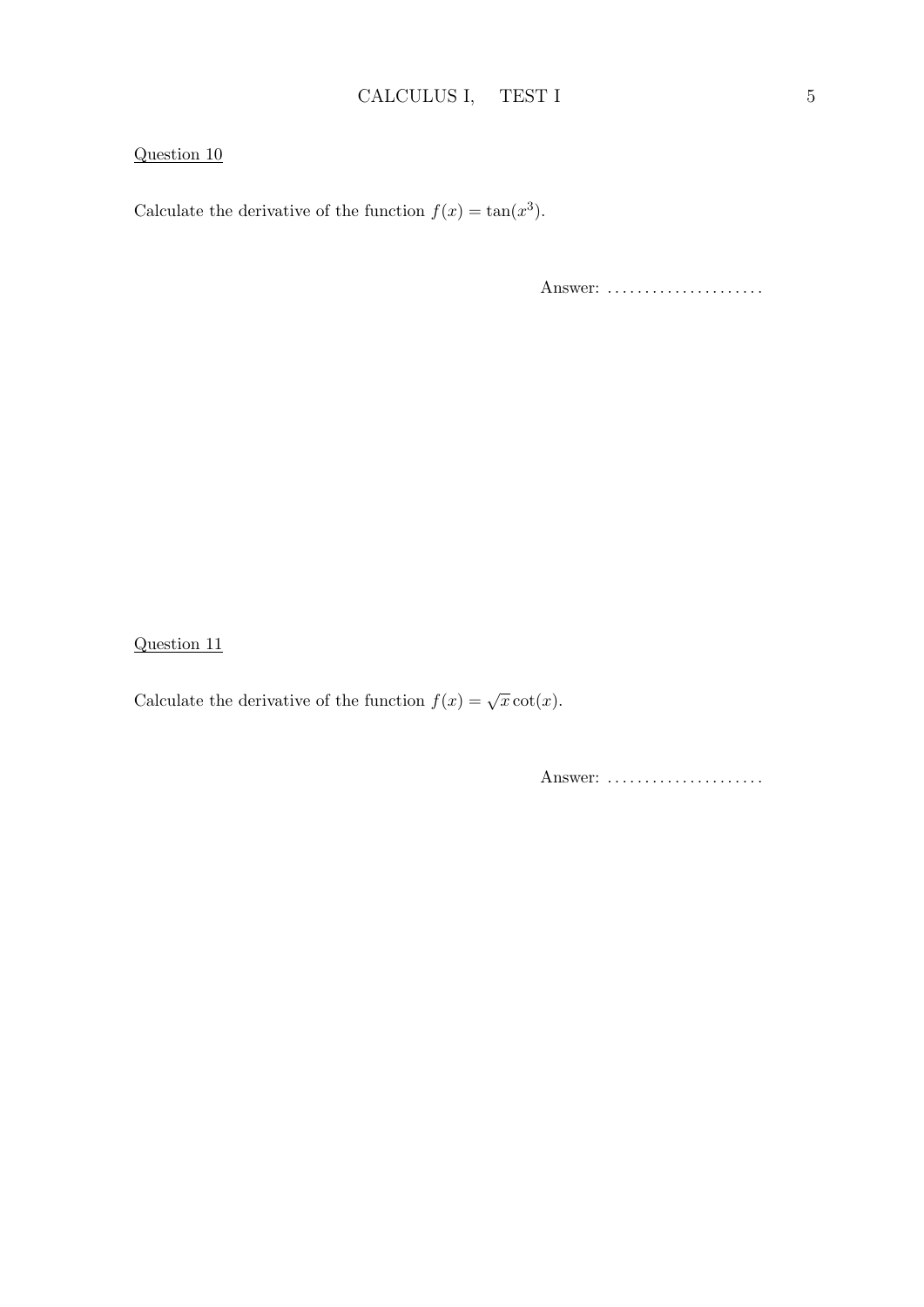Calculate the derivative of the function

$$
f(x) = \frac{1}{x} - \frac{1}{x^{1/3}}.
$$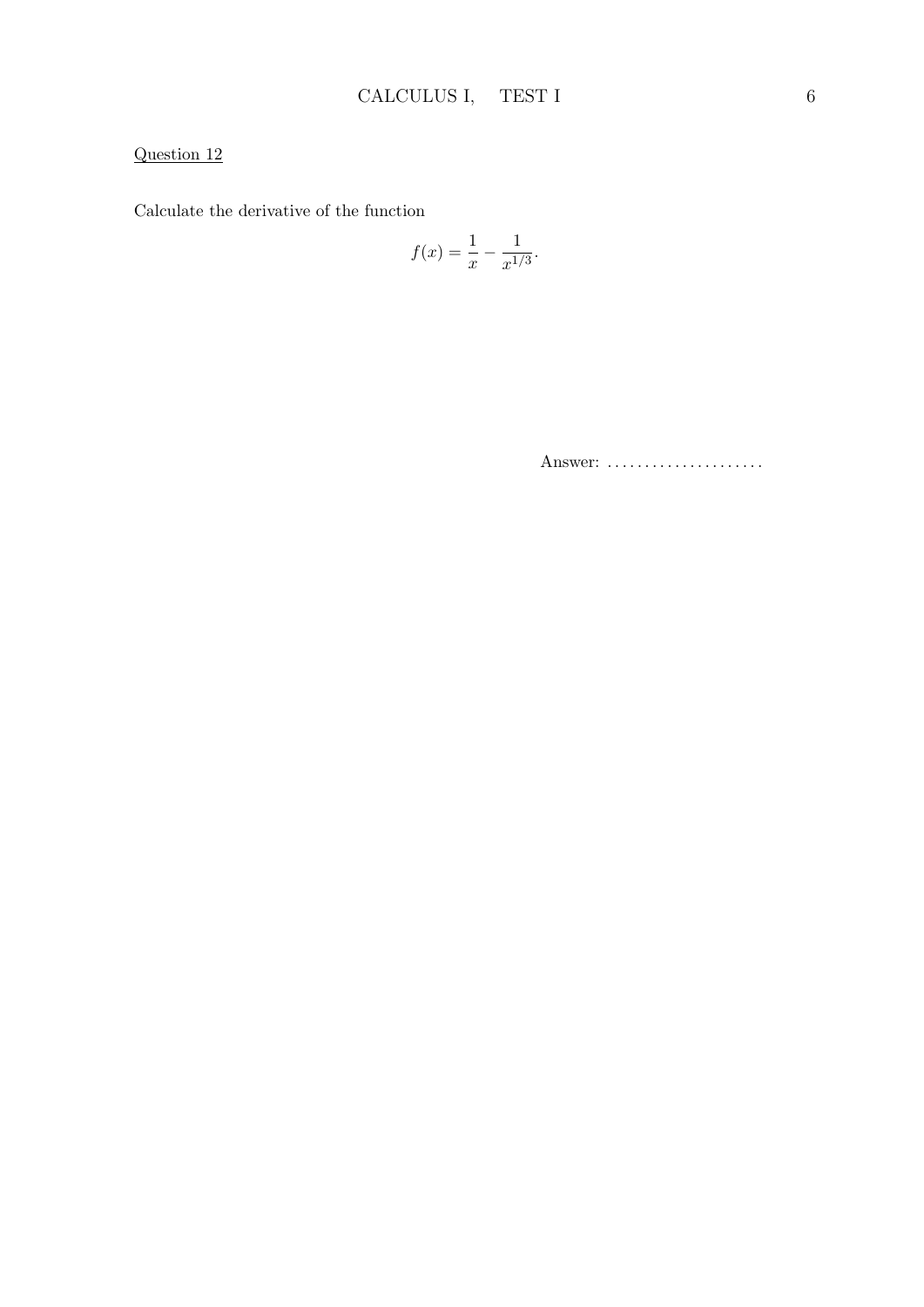## PART II

Part II consists of 3 problems. You must show your work on this part of the test to get full credit. Displaying only the final answer (even if correct) without the relevant steps will not get full credit.

Each problem is worth 10 points.

## Problem 1

Consider the function

$$
f(x) = \begin{cases} 2x - 1 & \text{for } x < 2, \\ 2 + x^2 & \text{for } x \ge 2. \end{cases}
$$

(a) Evaluate

 $\lim_{x\to 2^-} f(x).$ 

(b) Evaluate

$$
\lim_{x \to 2^+} f(x).
$$

(c) Is this function continuous at  $x = 2$ ?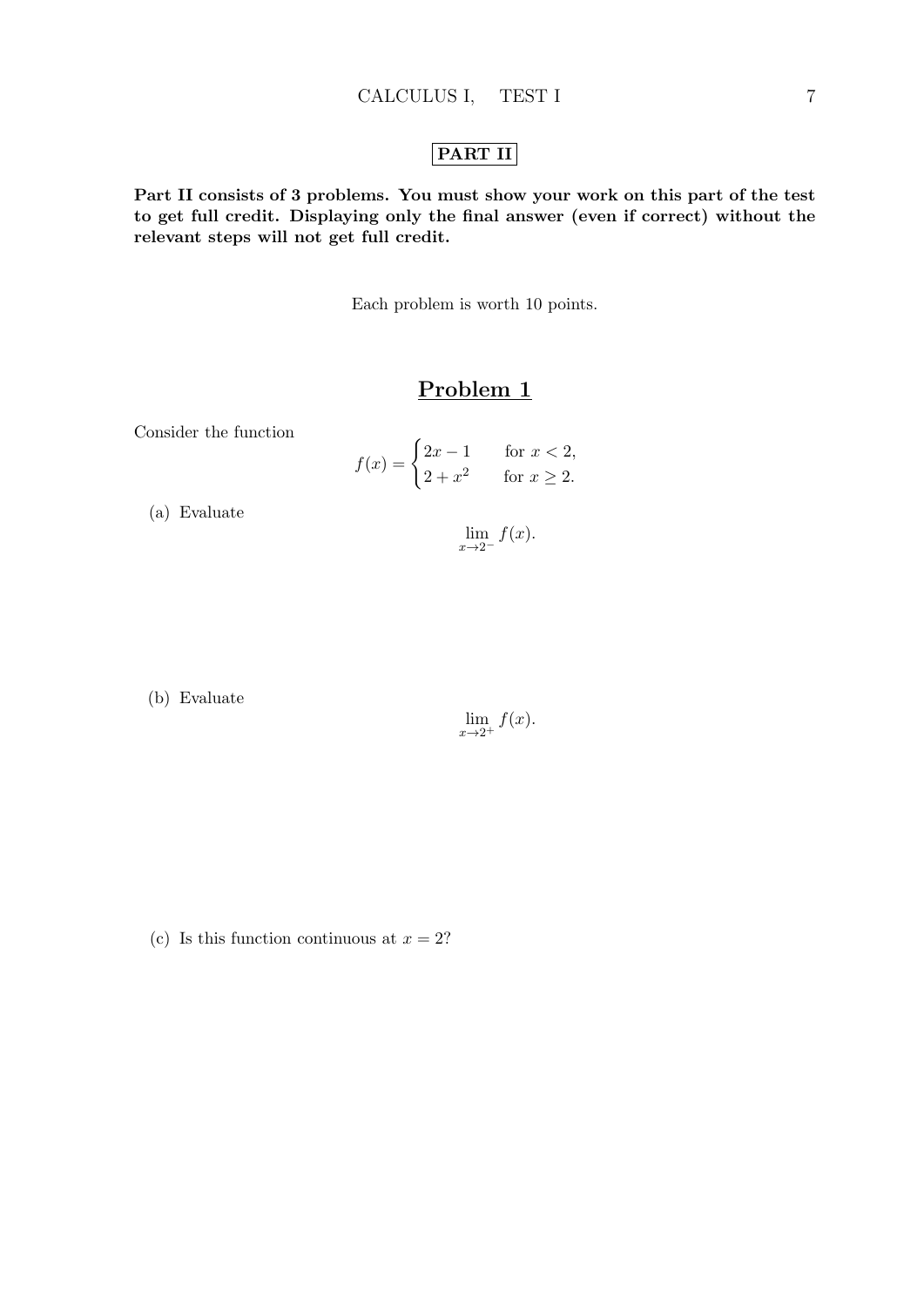# Problem 2

(a) Find horizontal and vertical asymptotes of the function

$$
f(x) = \frac{-x^2 - x + 2}{x^2 - x}
$$

(b) Find

 $\lim_{x\to 0^+} f(x).$